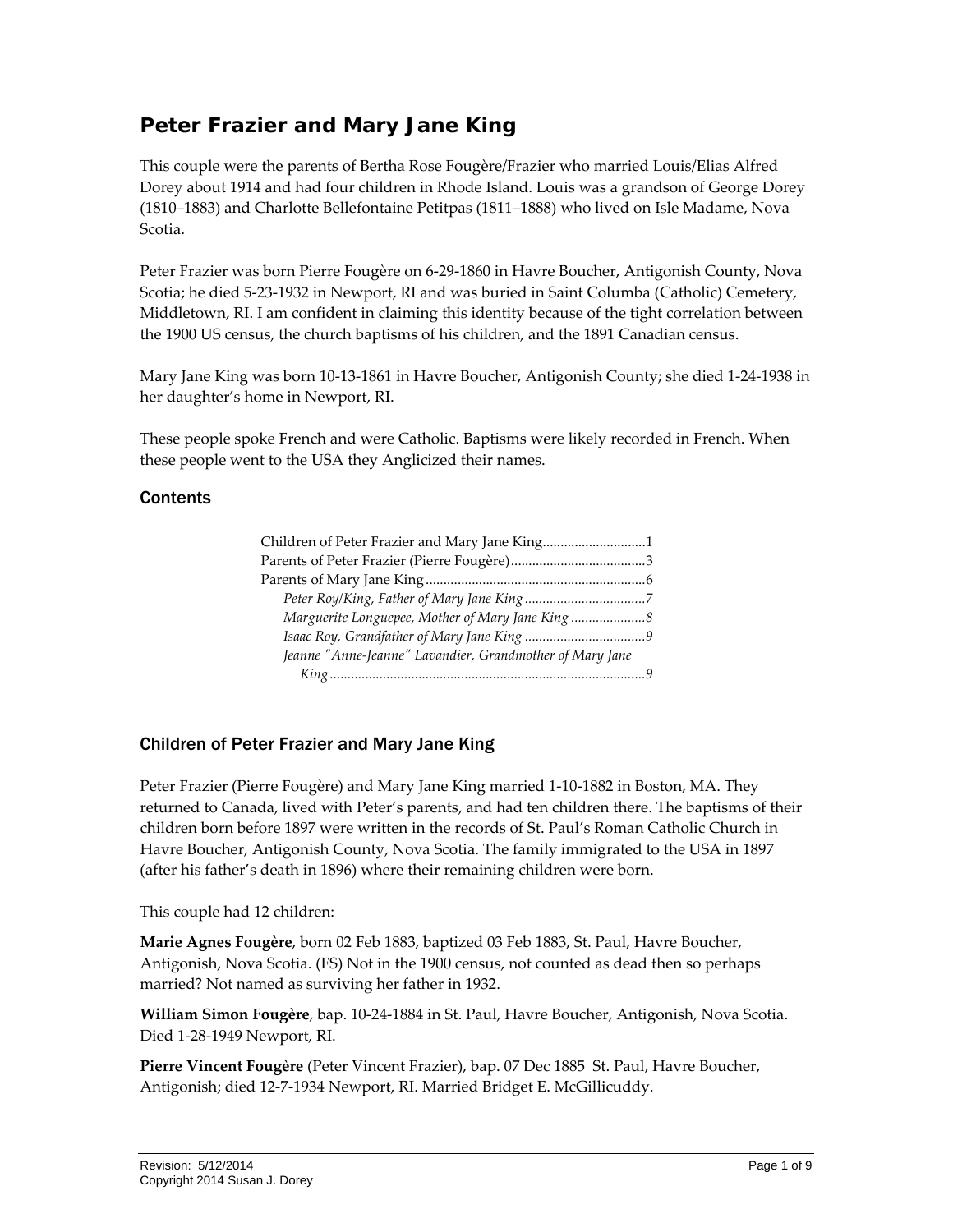**David Clement Fougère**, born 08 (or 6) Dec 1886 , bap. 10 Dec 1886 St. Paul, Havre Boucher, Antigonish. Married 5‐3‐1910 Rosanna Goulet in Fall River, MA.

**Patrick Fougère**, b. 18 Sep 1888, bap. 19 Sep 1888 St. Paul, Havre Boucher, Antigonish.

**Jean Narcisse Fougère**, b. 28 Oct 1889, bap. 01 Nov 1889 St. Paul, Havre Boucher, Antigonish; died 11‐3‐1952 Fall River, MA. Married Carana.

**Henri Arthur Fougère**, b. 17 Oct 1891, bap. 18 Oct 1891 St. Paul, Havre Boucher, Antigonish; died 10‐6‐1944 Providence, RI. Married Catherine.

**Marguerite Charlotte Fougère**, b. 10 Nov 1892, bap. 12 Nov 1892 St. Paul, Havre Boucher, Antigonish. Died 05 Dec 1894 age 2.

**Rose Bertha Fougère**, b. 01 Nov 1894 , bap. 03 Nov 1894 St. Paul, Havre Boucher, Antigonish. She married Elias Alfred Dorey. Died 7‐14‐1949 Newport, RI.

**Joseph Walter Fougère,** born 8‐28‐1896, baptized 8‐29‐1896 St. Paul, Havre Boucher, Antigonish, Nova Scotia. Parents Pierre Fougère and Mary Jane Roi. A man with his name died 1‐26‐1918 in an explosion at the naval torpedo station in Newport; he left a wife Margaret.

**George Henry Frazier**, born 11‐3‐1897 Newport, RI; bap. 11‐7‐1897 St. Mary's Church, Newport, RI[1](#page-1-0); married 8‐27‐1918 Mary Mesurette in Fall River, MA; died 10‐13‐1948 Newport, RI, age 50. Served in the US Navy.

**James Frazier**, b. Jan. 1900 Rhode Island (per 1900 census). Missing in 1910 and later census. A man of this name was a bearer at the funeral of George H. Frazier.

The first four children appear in the 1891 Canadian census in Antigonish County, Nova Scotia (see page [5\)](#page-4-0); most children appear in the 1900 US census in Newport, RI (below).

| Name                 | Age  | <b>Birthdate</b> | <b>Birth Place</b> | Year of<br>Immigration   | Years in US |
|----------------------|------|------------------|--------------------|--------------------------|-------------|
| Peter Fraser         | 45   | Jan 1855         | Canada, Eng.       | 1871                     | 29          |
| Mary J Fraser        | 39   | Aug 1860         | Canada, Fr.        | 1894                     | 3           |
| William Fraser       | 15   | Sept. 1885       | Canada             | 1897                     | 3           |
| Peter B Fraser       | 14   | Oct. 1885        | Canada             | 1897                     | 3           |
| David Fraser         | 13   | Oct. 1886        | Canada             | 1897                     | 3           |
| Patrick Fraser       | 12   | Aug. 1887        | Canada             | 1897                     | 3           |
| John Fraser          | 11   | Dec. 1888        | Canada             | 1897                     | 3           |
| Henry Fraser         | 8    | Dec. 1891        | Canada             | 1897                     | 3           |
| <b>Bertha Fraser</b> | 6    | Dec. 1893        | Canada             | 1897                     | 3           |
| Joseph Fraser        | 3    | Aug. 1896        | Canada             | 1897                     | 3           |
| George Fraser        | 2    | Dec. 1897        | Rhode Island       | $\overline{\phantom{0}}$ |             |
| James Fraser         | 5/12 | Jan 1900         | Rhode Island       |                          |             |

In the 1900 census for Newport, RI on Poplar Street:

Parents were married 18 years, 12 children born, 11 living. But only 10 listed in the census.

<u> 1989 - Johann Stein, marwolaethau a bhann an t-Amhair Aonaichte an t-Amhair Aonaichte an t-Amhair Aonaichte a</u>

<span id="page-1-0"></span><sup>&</sup>lt;sup>1</sup> John F. Kennedy married Jacquelline Bouvier on Sep 12, 1953 in this church.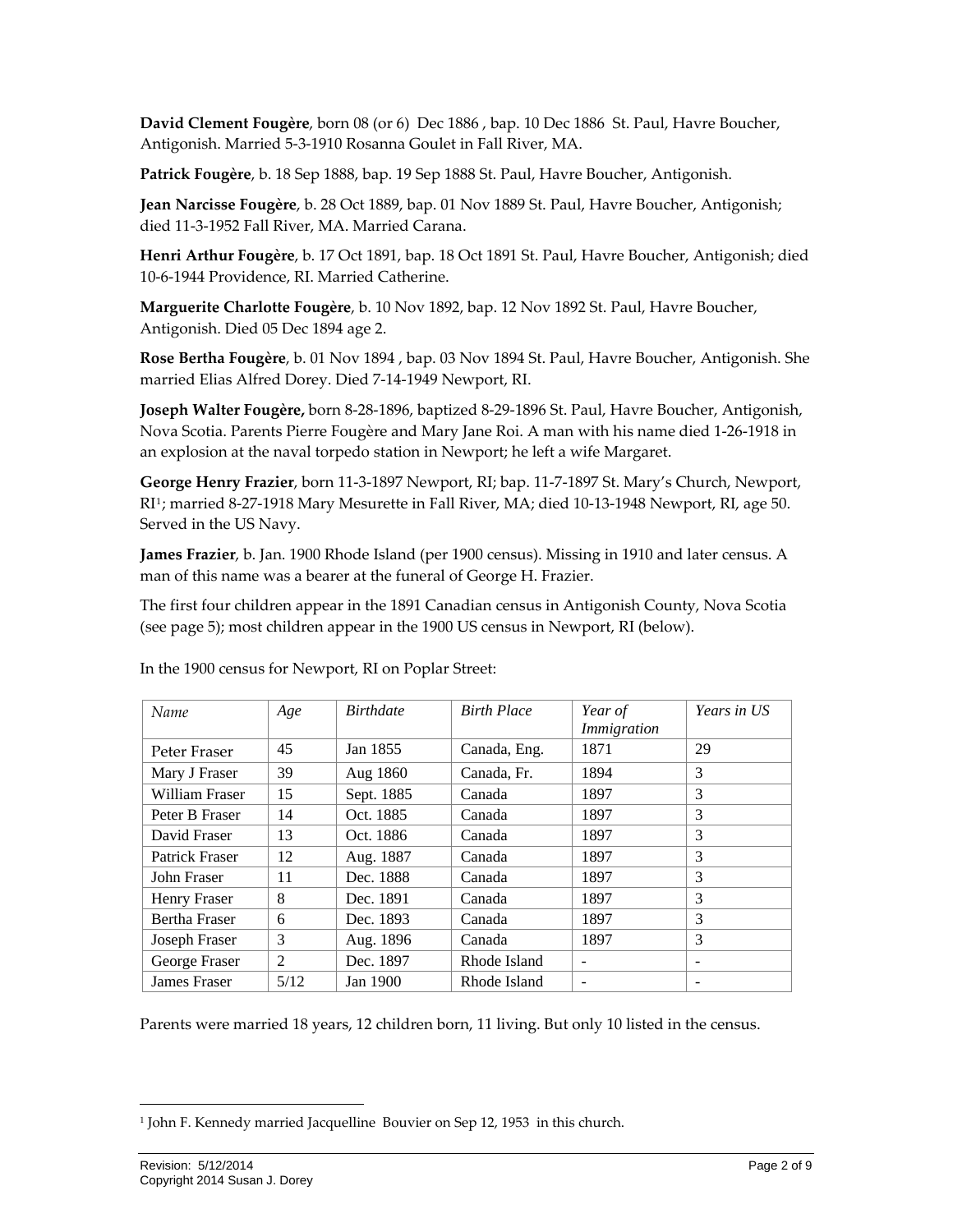Burials. In Newport, RI some were buried at Saint Columba Roman Catholic Cemetery in Middletown, RI, just south of Newport.

### <span id="page-2-0"></span>Parents of Peter Frazier (Pierre Fougère)

The parents of Peter Frazier (Pierre Fougère), husband of Mary Jane King, were Patrick/Patrice Fougère and Mary/Marie DeCoste. This was stated in Peter and Mary's marriage record.

Patrick was born about 1820 per the 1871 census. He died 2‐4‐1896 Havre Boucher, age 75. Mary was born about 18[2](#page-2-1)6 per the 1871 census. Her death is unknown.<sup>2</sup>

Patrick and Mary married in 1846 in Tracadie per the civil birth records of their daughters Philomene in 1865 and Margaret in 1868. These are the only records I have found of their marriage. Certainly Patrick and Mary's first child was born 1847, so they must have married at least a year before then.

From a FamilySearch genealogy Patrice was born about 1819 and died 2‐4‐1896; his parents were Charles Fougère and Euphrosine Manet. That his father was Charles was supported by the 1868 birth record of daughter Margaret.

I do not know Mary DeCoste's ancestry.

| Name                       | Sex    | Date (most per FamilySearch)                                                                                                                                                                                        |
|----------------------------|--------|---------------------------------------------------------------------------------------------------------------------------------------------------------------------------------------------------------------------|
| Philippe/Philip<br>Fougere | male   | born 7 February 1847<br>baptism: 18 April 1847 St. Paul, Havre Boucher                                                                                                                                              |
| Angelique Fougere          | female | born abt. 1849<br>married 7 Jan 1870 Honoré/Henry Lavandier (per<br>FamilySearch and http://wc.rootsweb.ancestry.com/cgi-<br>bin/igm.cgi?op=GET&db=antigonish&id=I4409). Henry<br>was age 25, Angelique was age 21. |
| Symond/Simon<br>Fougere    | male   | born abt. 1850<br>married 1-19-1874 Anne Coste (DeCoste?) (per<br>RootsWeb)                                                                                                                                         |
| William Fougere            | male   | born abt. 1853 per 1870 census                                                                                                                                                                                      |
| Mary Fougere               | female | born abt. 1856 per 1870 census                                                                                                                                                                                      |
| Virgine Fougere            | female | born 1 January 1855<br>baptism 13 May 1855 St. Paul, Havre Boucher                                                                                                                                                  |
| George Fougere             | male   | born 6 December 1858<br>baptism: 15 December 1858 St. Paul, Havre Boucher                                                                                                                                           |

Patrick and Mary had children:

<u> 1989 - Johann Stein, marwolaethau a bhann an t-Amhair Aonaichte an t-Amhair Aonaichte an t-Amhair Aonaichte a</u>

<span id="page-2-1"></span><sup>2</sup> One Ancestry family tree states Mary DeCoste died 10‐10‐1912 in Frankville, NS. That tree shows only one child, Simon, born about 1850 and died 1907, again from a GED of descendants of Mannette Augustin. I have not confirmed her death date.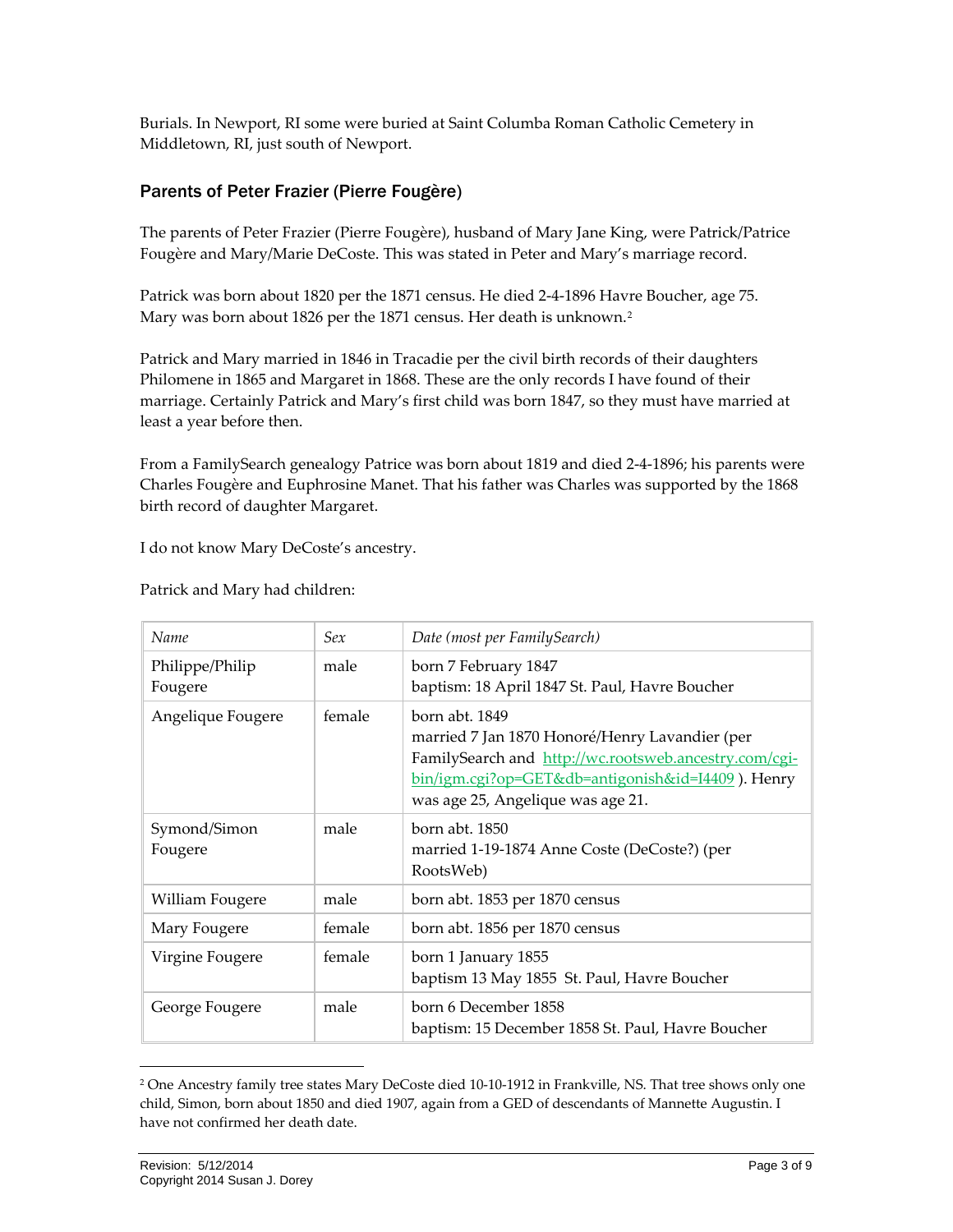| Name                              | Sex    | Date (most per FamilySearch)                                                                                                                                                                                                                                                                                                                                                                                                   |
|-----------------------------------|--------|--------------------------------------------------------------------------------------------------------------------------------------------------------------------------------------------------------------------------------------------------------------------------------------------------------------------------------------------------------------------------------------------------------------------------------|
| Peter Fougere                     | male   | born 29 June 1860<br>baptism: July 1860 St. Paul, Havre Boucher<br>husband of Mary Jane King<br>named Peter P. Frazier in obituary                                                                                                                                                                                                                                                                                             |
| Victorie Fougere                  |        | birth: 2 June 1862<br>baptism: 8 June 1862 St. Paul, Havre Boucher.<br>died 12-11-1865 age 4 at Havre Boucher.                                                                                                                                                                                                                                                                                                                 |
| Jeremie/Jeremiah/<br>Remi Fougere | male   | born 29 August 1863<br>baptism: 30 August 1863 St. Paul, Havre Boucher<br>A Remi Fougère, son of Patrice and Marie Decoste<br>married (1) 2-14-1887 Catherine Elisabeth Fougère in St.<br>Paul's, Havre Boucher; she died 1911 in Braintree, MA<br>married (2) 10-27-1912 Margaret (Breau) Frazier in<br>Braintree, MA<br>naturalized 1902 MA as Jeremiah P. Frazier<br>died 1944 in Braintree, MA as Jeremiah Patrick Frazier |
| Philoman/Philomène<br>Fougere     | female | born 2 May 1865 Havre Boucher<br>baptism: 15 July 1865 St. Paul, Havre Boucher<br>died 12-8-1865                                                                                                                                                                                                                                                                                                                               |
| Victoire/Victoria<br>Fougere      | female | born 28 Oct 1866 Havre Boucher                                                                                                                                                                                                                                                                                                                                                                                                 |
| Margaret/Marguerite<br>Fougere    | female | born 20 September 1868 Havre Boucher<br>baptism: 20 August 1868 St. Paul, Havre Boucher<br>died 9-26-1868 age 6 days in Havre Boucher                                                                                                                                                                                                                                                                                          |

1871 census in Havre Boucher, Antigonish Co.:

| Patrick Fougere       | 51 | m |
|-----------------------|----|---|
| Mary Fougere          | 45 | f |
| Phelip Fougere        | 24 | m |
| <b>Lymond Fougere</b> | 21 | m |
| William Fougere       | 18 | m |
| Virgin Fougere        | 18 | f |
| Mary Fougere          | 15 | f |
| Peter Fougere         | 9  | m |
| Jeremiah Fougere      | 6  | m |
| Victoire Fougere      | 4  | f |

1881 census in Havre Boucher, Antigonish Co.:

Patarick FOUGERE, married, male, age 63 [b. 1818]; occupation: Fisherman Mary FOUGERE, married, female, age 55 [b. 1826] Peter FOUGERE, male, age 21 [b. 1860]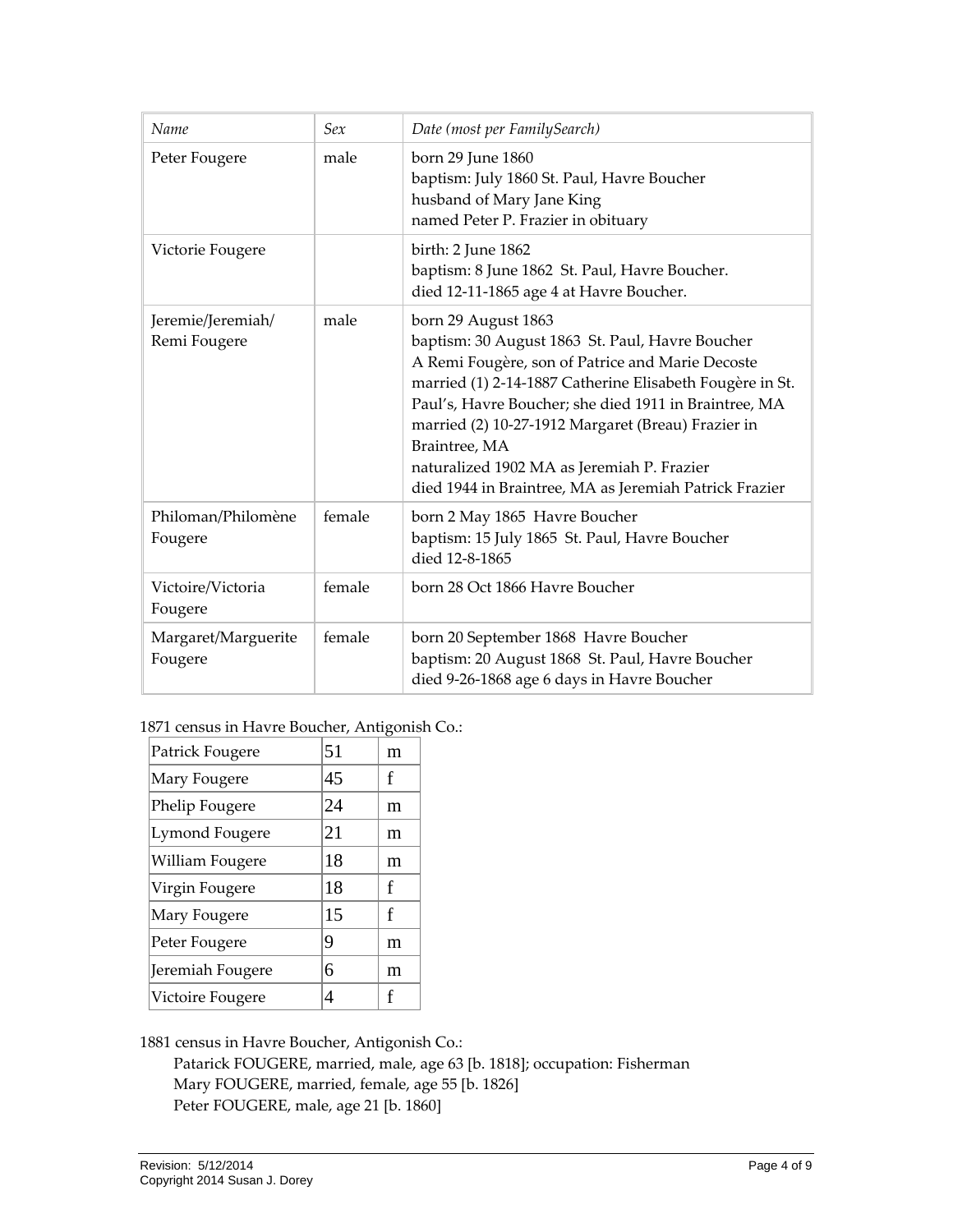Jeremiah FOUGERE, male, age 18 [b. 1863] Victorie FOUGERE, female, age 15 [b. 1866]

<span id="page-4-0"></span>1891 census in Lenwood, Antigonish Co.

NOT SURE what the symbols mean, I think . . . in the third column it is Married, Widowed, or single (-). In the fourth column it is relation to head of family: Wife, Daughter, Son. My comments are in the right‐most column.

| Patrick Fougere       | 70                      | $\mathbf{M}$             | $\overline{\phantom{a}}$ |                                                                                                                                                                                                        |
|-----------------------|-------------------------|--------------------------|--------------------------|--------------------------------------------------------------------------------------------------------------------------------------------------------------------------------------------------------|
| Mary Fougere          | 65                      | M                        | W                        | Marie DeCoste                                                                                                                                                                                          |
| Peter Fougere         | 32                      | $\mathbf{M}$             | S                        | Peter Frazier, his family immigrated in<br>1897. It seems that he married Mary Jane in<br>1882 in MA, then returned to his parents.<br>The names and ages of his children match<br>the 1900 US census. |
| Mary J Fougere        | 29                      | M                        | D                        | Mary Jane King, wife of Peter Fougere                                                                                                                                                                  |
| Remie Fougere         | 28                      | M                        | S                        | Jeremiah                                                                                                                                                                                               |
| Catherine Fougere     | 20                      | M                        | D                        | Catherine Elisabeth Fougère, wife of<br>Jeremiah                                                                                                                                                       |
| Mary A Fougere        | 8                       | $\overline{a}$           | D                        | Marie Agnes, d/o Peter and Mary J                                                                                                                                                                      |
| <b>Willie Fougere</b> | 6                       | $\overline{\phantom{0}}$ | S                        | William Simon, s/o Peter and Mary J                                                                                                                                                                    |
| Vincent Fougere       | 5                       | $\overline{a}$           | S                        | Pierre Vincent, s/o Peter and Mary J                                                                                                                                                                   |
| David Fougere         | $\overline{\mathbf{4}}$ |                          | S                        | David Clement, s/o Peter and Mary J                                                                                                                                                                    |
| Patrick Fougere       | 12                      |                          | S                        | ??<br>Peter and Mary J had a son named Patrick,<br>but he was born 1888 and would have been<br>3 in this census<br>is this a child of Jeremiah and Catherine?                                          |
| John Fougere          | 8                       |                          | S                        | ??<br>Peter and Mary J had a son named John, but<br>he was born 1889 and would have been 2 in<br>this census<br>is this a child of Jeremiah and Catherine?                                             |
| Alice Fougere         | $\overline{2}$          | $\overline{a}$           | D                        | child of Jeremiah?                                                                                                                                                                                     |
| Albro Fougere         | 6/12                    | $\overline{a}$           | S                        | child of Jeremiah?                                                                                                                                                                                     |

Note: none of the children whose parentage is unknown were living with Jeremiah and Catherine in 1910. The oldest child in 1910 was Florence, age 15, so born about 1895—after this census. That census states that Jeremiah and Catherine had five children who died. Perhaps the unidentified children in the 1891 census belonged to another son of Peter and Mary, one who was absent.

| Jeremiah Fougere | 62 | $\overline{\phantom{0}}$ | brother of Patrick?                    |
|------------------|----|--------------------------|----------------------------------------|
| Mary Fougere     | 60 | W                        | wife of Jeremiah, mother born Scotland |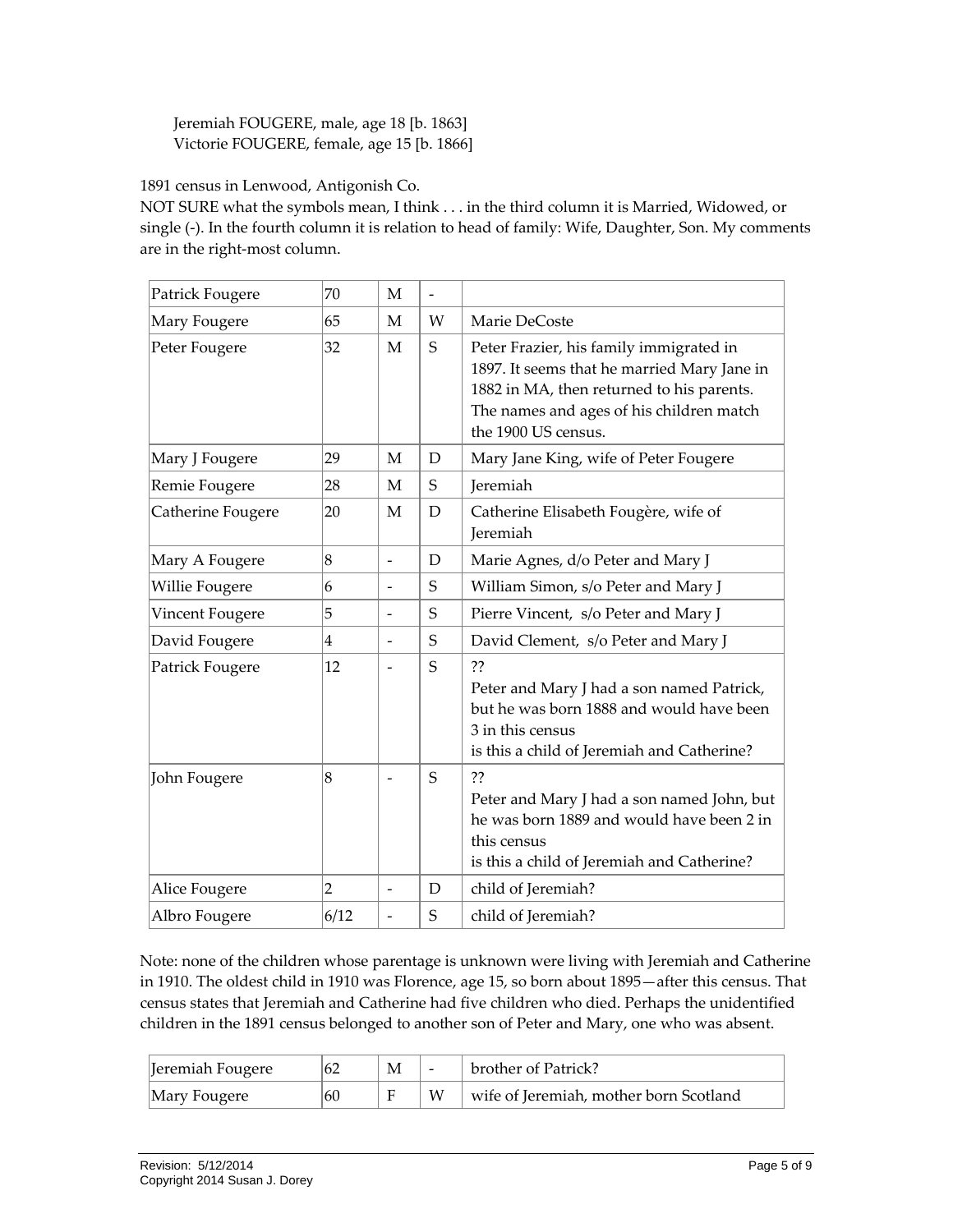| William Fougere   | 28   | M | S | son of Patrick and Mary         |
|-------------------|------|---|---|---------------------------------|
| Philomene Fougere | 20   | M | D | wife of William?                |
| Sophia Fougere    |      | F | D | child of William and Philomene? |
| Remire Fougere    |      | - | S | child of William and Philomene? |
| Michael Fougere   | 4/12 | - |   | child of William and Philomene? |

Note: The above two sets of families were listed one after the other. I found a public tree that indicates Jeremiah is the son of Toussant Fougere and Charlotte Coste. He was born about 1891 – 62 = 1829 making him perhaps a brother of Patrick Fougere.

| Simon Fougere   | 40 | M                        | $\overline{\phantom{a}}$ | son of Patrick Fougere and Mary DeCoste  |
|-----------------|----|--------------------------|--------------------------|------------------------------------------|
| Ann Fougere     | 40 | M                        | W                        | Margaret Anne DeCoste, married 1-19-1874 |
| Laura Fougere   | 17 |                          | D                        |                                          |
| Maggie Fougere  | 14 |                          | D                        |                                          |
| Patrick Fougere | 12 |                          | S                        |                                          |
| Mary E Fougere  | 10 | $\overline{\phantom{a}}$ | D                        |                                          |
| Clara Fougere   | 9  |                          | D                        |                                          |
| Xavier Fougere  | 7  | $\overline{\phantom{0}}$ | S                        |                                          |
| John Fougere    | 6  | -                        | S                        |                                          |
| Joseph Fougere  | 3  | -                        | S                        |                                          |
| Eugenie Fougere | 1  |                          | D                        |                                          |

1891 census in Lenwood, Antigonish:

#### <span id="page-5-0"></span>Parents of Mary Jane King

Mary Jane King was born 10‐13‐1861 in Havre Boucher, Nova Scotia, Canada. Her parents were Peter King and Margaret (per MA marriage record). Her mother's surname was Longuépée.

She had a sister, Mrs. David DeCoste (Justine/Jessie), in 1938.

Mary's paternal grandfather was Isaac Roy, whose family came from New Brunswick and before that from Port Royal, Nova Scotia. The immigrant, Jean Roy‐Laliberte, was born 1648 in Saint Malo de Bretagne, France<sup>[3](#page-5-1)</sup>. Mary's family name has been recorded and/or transcribed in different ways, including "King, "Roi," and "Leroi."

The 1871 census has a King family in Havre Boucher: Peter and Margaret with 7 children including Mary Jane; I saved the image. All people were born in Nova Scotia, were French and Catholic.

<u> 1989 - Johann Stein, marwolaethau a bhann an t-Amhair Aonaichte an t-Amhair Aonaichte an t-Amhair Aonaichte a</u>

<span id="page-5-1"></span><sup>&</sup>lt;sup>3</sup> The descendancy of Peter King from Jean Roy dit Laliberte is believed to be true, but as far as I can tell absolute proof is missing. Of interest is that Jean married an Indian woman after arriving in Acadia and had nine children, thus begetting his dynasty.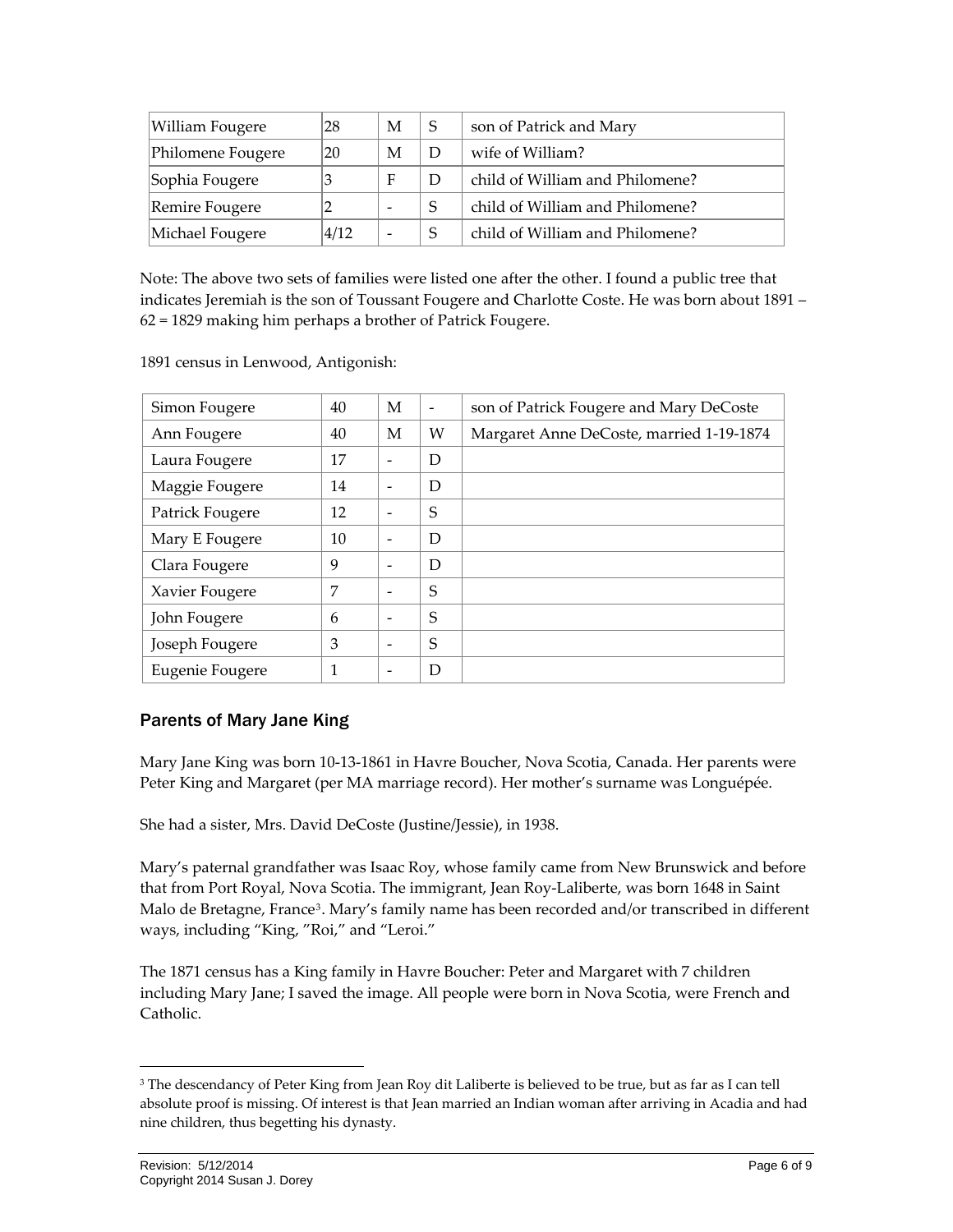| Peter King     | 46 | born abt. 1825                |
|----------------|----|-------------------------------|
| Margaret King  | 39 | born abt. 1832                |
| Peter King     | 19 |                               |
| Margaret King  | 18 |                               |
| John King      | 11 |                               |
| Mary Jane King | 10 | born abt. 1861                |
| William King   | 7  |                               |
| Rosie King     | 4  |                               |
| Ann King       | 1  | might this have been Justine? |

The 1881 census has a King family in Havre Boucher living next to Jeremiah and Mary Fougère:

| Peter King     | 60             |             |
|----------------|----------------|-------------|
| Charlotte King | 38             | second wife |
| Peter King     | 19             |             |
| Mary Jane King | 19             |             |
| William King   | 17             |             |
| Rosie King     | 11             |             |
| Josephine      | 9              |             |
| Frederick King | $\overline{2}$ |             |

It is clear from this census that Peter Fougère knew Mary Jane King in 1881. Why did they go to MA to marry in 1882—and then return within a year for the birth of their first child?

The 1891 census in Lenwood, Antigonish, NS living next to Simon and Ann Fougere:

| Peter King     | 67 |         |
|----------------|----|---------|
| Charlotte King | 47 |         |
| Josephine King | 19 |         |
| William King   | 26 | widower |

RootsWeb has this family: [http://wc.rootsweb.ancestry.com/cgi](http://wc.rootsweb.ancestry.com/cgi-bin/igm.cgi?op=GET&db=ib4eexcept&id=I10991)[bin/igm.cgi?op=GET&db=ib4eexcept&id=I10991](http://wc.rootsweb.ancestry.com/cgi-bin/igm.cgi?op=GET&db=ib4eexcept&id=I10991)

**Peter Roy/King, Father of Mary Jane King** 

<span id="page-6-0"></span>Peter was born about 1825 in Havre Boucher<sup>[4](#page-6-1)</sup> to parents Isaac Roy and Jeanne "Anne-Jeanne" Lavandier. Married (1) Marguerite Longuepee b: abt 1832 in Souris, Prince Edward Island; she died 10‐24‐1874 (9 days after childbirth) in Havre Boucher. Married (2) Charlotte Perrault (born 11‐10‐1842) on 1‐8‐1877 in St. Paul's, Havre Boucher. Peter died 9‐28‐1897 in Havre Boucher

<span id="page-6-1"></span><sup>4</sup> His birth place is cited in [http://familytreemaker.genealogy.com/users/m/i/c/Janelle](http://familytreemaker.genealogy.com/users/m/i/c/Janelle-Wright/WEBSITE-0001/UHP-0788.html)-Wright/WEBSITE-[0001/UHP](http://familytreemaker.genealogy.com/users/m/i/c/Janelle-Wright/WEBSITE-0001/UHP-0788.html)-0788.html as Havre Boucher, New Brunswick. That town is actually in Nova Scotia. Do not know why there is a mix up.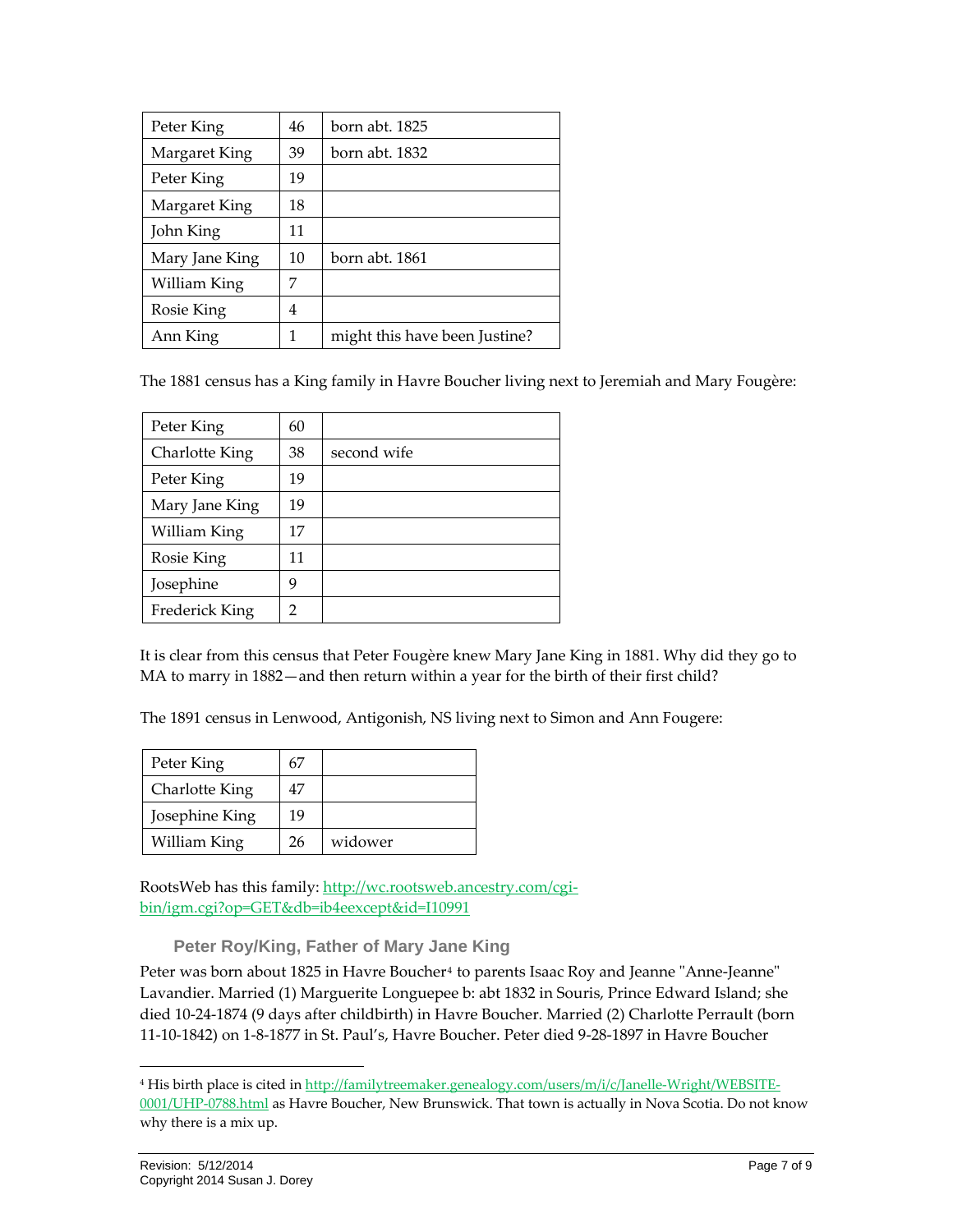#### [\(http://familytreemaker.genealogy.com/users/m/i/c/Janelle](http://familytreemaker.genealogy.com/users/m/i/c/Janelle-Wright/WEBSITE-0001/UHP-0788.html)‐Wright/WEBSITE‐0001/UHP‐ [0788.html](http://familytreemaker.genealogy.com/users/m/i/c/Janelle-Wright/WEBSITE-0001/UHP-0788.html) ).

Oddly, I found a 11‐25‐1839 marriage record for Isaac Roi, son of Isaac Roi and Janette Levandier, to Marie Coste. If this groom was the father of Mary Jane Roy, he was about 14 at the time of this marriage. Hard to believe. This record may be an example of how few different names there were at that time and place.

Peter's children, their events were written in the records of St. Paul's Roman Catholic Church, Havre Boucher, Antigonish Co.:

- i. Peter "Pierre" ROY b: abt. 1851 in Havre Boucher, Antigonish Co.,
- ii. Marguerite (Marie Marguerite) ROY b: abt. 1853; died 12‐21‐1865
- iii. Rose Leroi, b. 10‐27‐1855, bap. 11‐12‐1855 [this child may have died by the time a second Rose was born, in 1866]
- iv. John ROY b: abt. 1858
- v. **Mary Jane ROY b: 10‐13‐1861; bap. 10‐1861**
- vi. William ROY b: 11‐5‐1862 in Havre Boucher, Antigonish Co.; bap. 12‐14‐1862; d. 3‐12‐1937 Braintree, MA
- vii. Charlotte ROY b: 12‐28‐1865 in Havre Boucher, Antigonish Co.
- viii. Rose Victoria "Rosie" ROY b: 11-20-1866; bap. 11-21-1866 (there were two sets of records with the same dates, one with mother Margaret Fougere, the other with mother Margaret Lougueepée); married 1‐29‐1889 John Gelot
- ix. Justine ROY b: 10‐29‐1869 in Nova Scotia; bap. 10‐30‐1869; married as Jessie 2‐4‐1889 David Decoste
- x. Augustus KING, b. 10‐28‐1869 Harve Boucher [twin?]
- xi. Josephine ROY b: 3‐9‐1872 in Havre Boucher, Antigonish Co.; bap. 3‐10‐1872
- xii. David Clement ROY b: 10‐14‐1874 in Havre Boucher, Antigonish Co.; bap. 10‐15‐1874 (parents given as Remie Roy and Marguerite Longue Epée)
- xiii. Frederick ROY b: abt. 1879 in Nova Scotia

Confusing this family is that there were other families with similar names. There was a Pierre Roy married to Margueritte Héleinne Fougère.

The 1871 census gives his surname as King.

<span id="page-7-0"></span>**Marguerite Longuepee, Mother of Mary Jane King**  Her parents were John Longuepee and Rose.

There is a document "Descendants of Vincent Longuepee" at [http://freepages.genealogy.rootsweb.ancestry.com/~pclandry/Lardoise/longuepee.pdf](http://freepages.genealogy.rootsweb.ancestry.com/%7Epclandry/Lardoise/longuepee.pdf) . It includes the family of Jean Longuepee and Rose Cheverie (Rose Ann Detcheverry dit Cheverie) whose daughter Margaret "May" Longuepee was born about 1832 (location unknown) and died